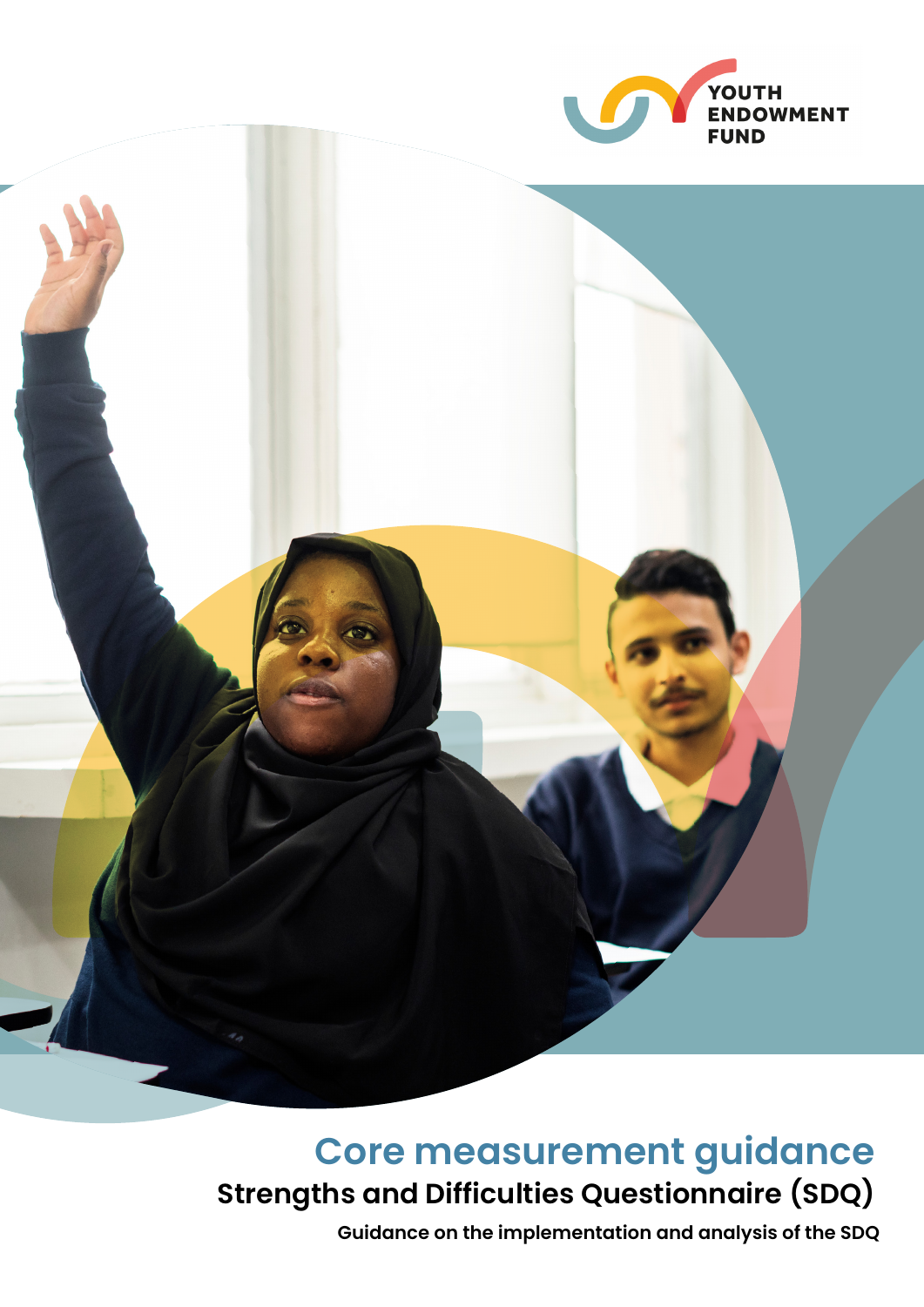## **1. Background**

### **Why the Youth Endowment Fund has produced this guidance**

The aim of the Youth Endowment Fund (YEF) is to prevent children and young people becoming involved in violence. We do this by finding out what works and building a movement to put this knowledge into practice.

We are committed to measuring offending both through self-report measures and, where possible, via the long-term follow-up of young people who take part in a YEF funded project using official records of offending. Many projects, however, work significantly upstream of offending and as such, offending behaviours will not always be evaluated over the delivery period of the project, particularly in the instances where projects are working with the youngest children. The YEF is therefore interested in measuring wider behavioural outcomes.

Although each project will have specific mechanisms of change and intended outcomes, the YEF aims to ensure common measurement of outcomes wherever possible to maximise learning across the fund. To this end, the YEF is encouraging all evaluators to use the Strengths and Difficulties Questionnaire (SDQ; Goodman, 1997) where relevant to the project's theory of change or logic model. The SDQ is a widely used, short questionnaire measuring behaviours, emotions and relationships and research has demonstrated that it correlates with the level of offending in young offenders (van Domburgh et al., 2011).

As there are several methodological choices in using the SDQ, YEF has produced this guidance document which introduces the measure and provides guidance for implementation, scoring, data aggregation and aggregation as well as frequently asked questions. Please also see YEF's Outcome Measurement Guidance for guidance on choosing outcome measures and the importance of using standardised, validated measures in YEF evaluations.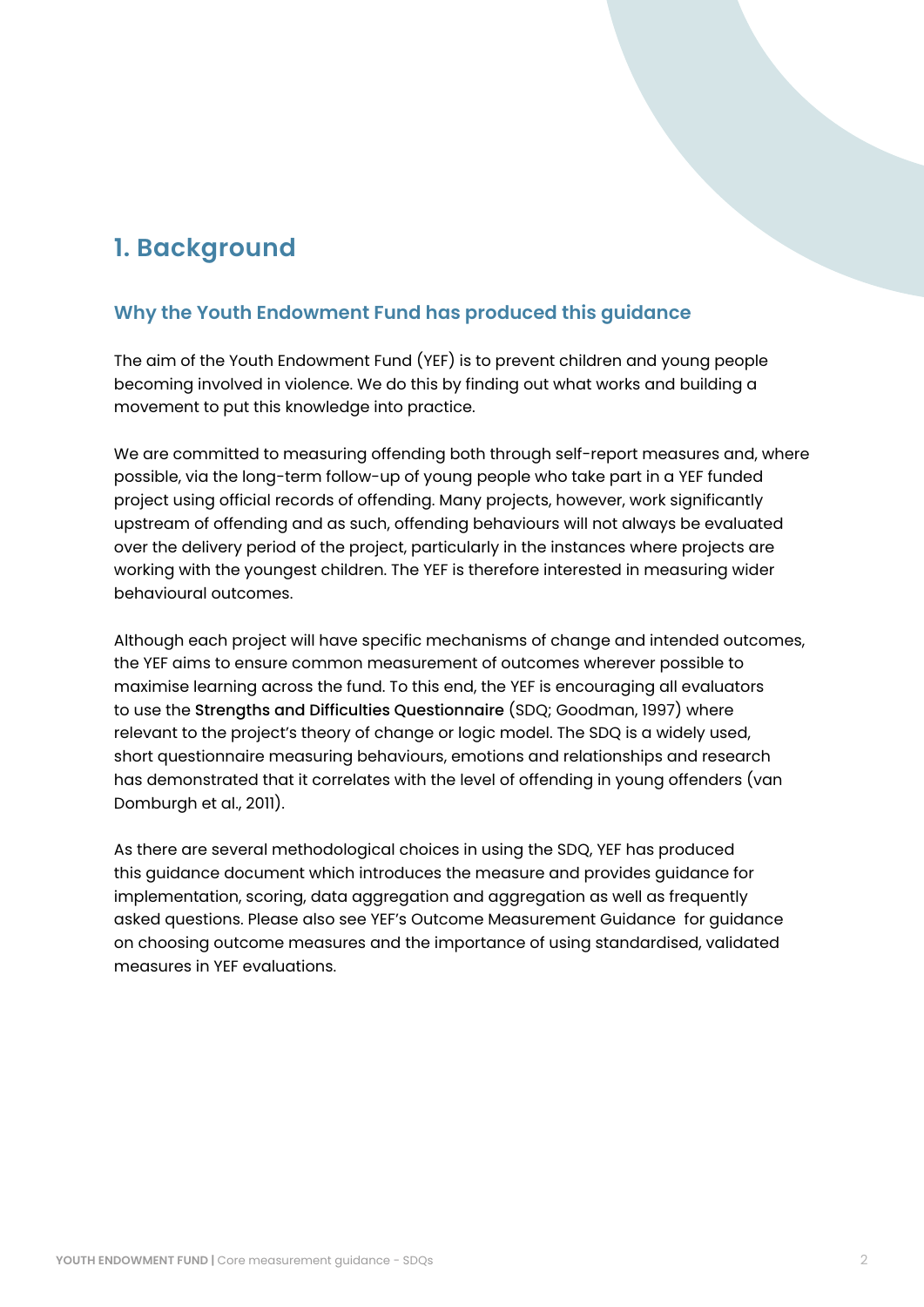### **The importance of recording outcomes consistently**

For YEF evaluations it is important that data from outcome measures are scored, aggregated, analysed and archived in the same way, wherever possible, for two reasons:

- 1. Consistent aggregation and analysis enable the comparison of results across evaluations in the short term;
- 2. Given the core of the YEF's mission is to evaluate what works to reduce youth offending, participant level data from YEF evaluations will be archived to enable outcomes to be assessed against criminal justice records in future years. Consistent aggregation and analysis will allow us to use the short-term results as mediators/ moderators in long-term analyses.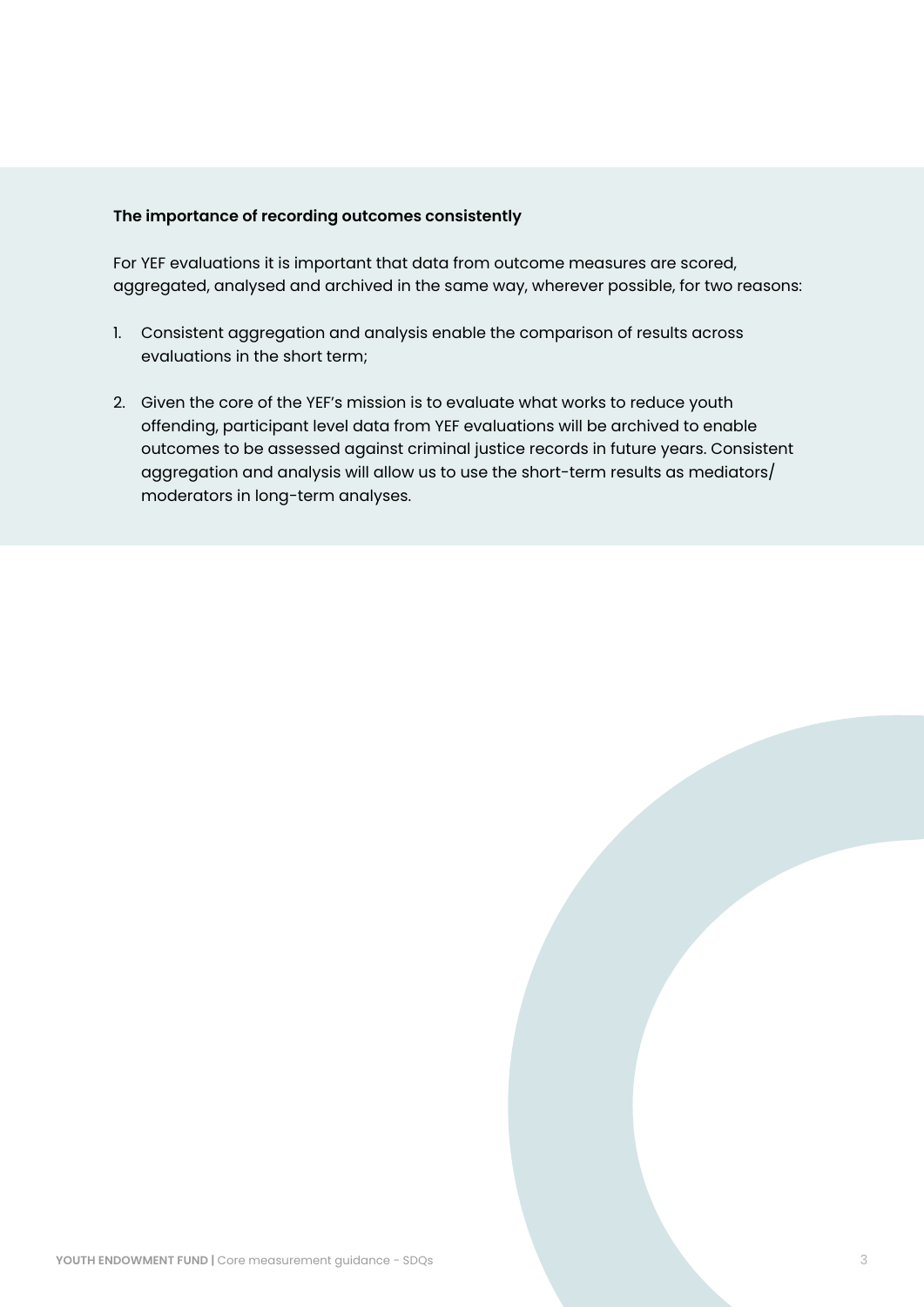## **2. The SDQ**

## **What is the SDQ?**

The SDQ is a 25-item questionnaire measuring behaviours, emotions and relationships in 4-17-year olds. Teacher-, parent- and self-report versions of the SDQ are available. The SDQ measures intermediate risk and protective factors (i.e., internalising and externalising problems) of offending and has been shown to predict consistent behavioural problems (Wilson et al., 2012). It is an effective outcome measure in children at risk of developing conduct problems (Hutchings et al., 2013). It is widely used by researchers, clinicians and educators and can be used to evaluate specific interventions and research has shown that it is sensitive to treatment effects ([https://youthinmind.](https://youthinmind.com/products-and-services/sdq/) [com/products-and-services/sdq/](https://youthinmind.com/products-and-services/sdq/)).

It includes five subscales that measure:

- 1. Emotional symptoms;
- 2. Conduct problems;
- 3. Hyperactivity/inattention;
- 4. Peer problems;
- 5. Prosocial behaviour.

Please see [Appendix 1](#page-10-0) for all items.

Each item is scored on a 3-point Likert scale (0, 1, 2) and for each of the 5 subscales the score can range from 0-10.

'Somewhat True' is always scored as 1 while the scoring of 'Not True' and 'Certainly True' varies with the item. For the emotional, conduct problems, peer problems and hyperactivity subscales a higher score indicates more difficulty. For the prosocial subscale, a lower score indicates less prosocial behaviour and therefore more difficulty.

In addition to the 25 items, an impact supplement is available. This supplement asks whether the respondent thinks the person has a problem, and if so, asks additional questions about chronicity, distress, social impairment, and burden to others.

The standard version of the SDQ asks about the child or young person's behaviour over the last six months and the follow up version asks about their behaviour in the last month. In addition to the subscales, the SDQ can be aggregated to produce other scores. Please see the table below.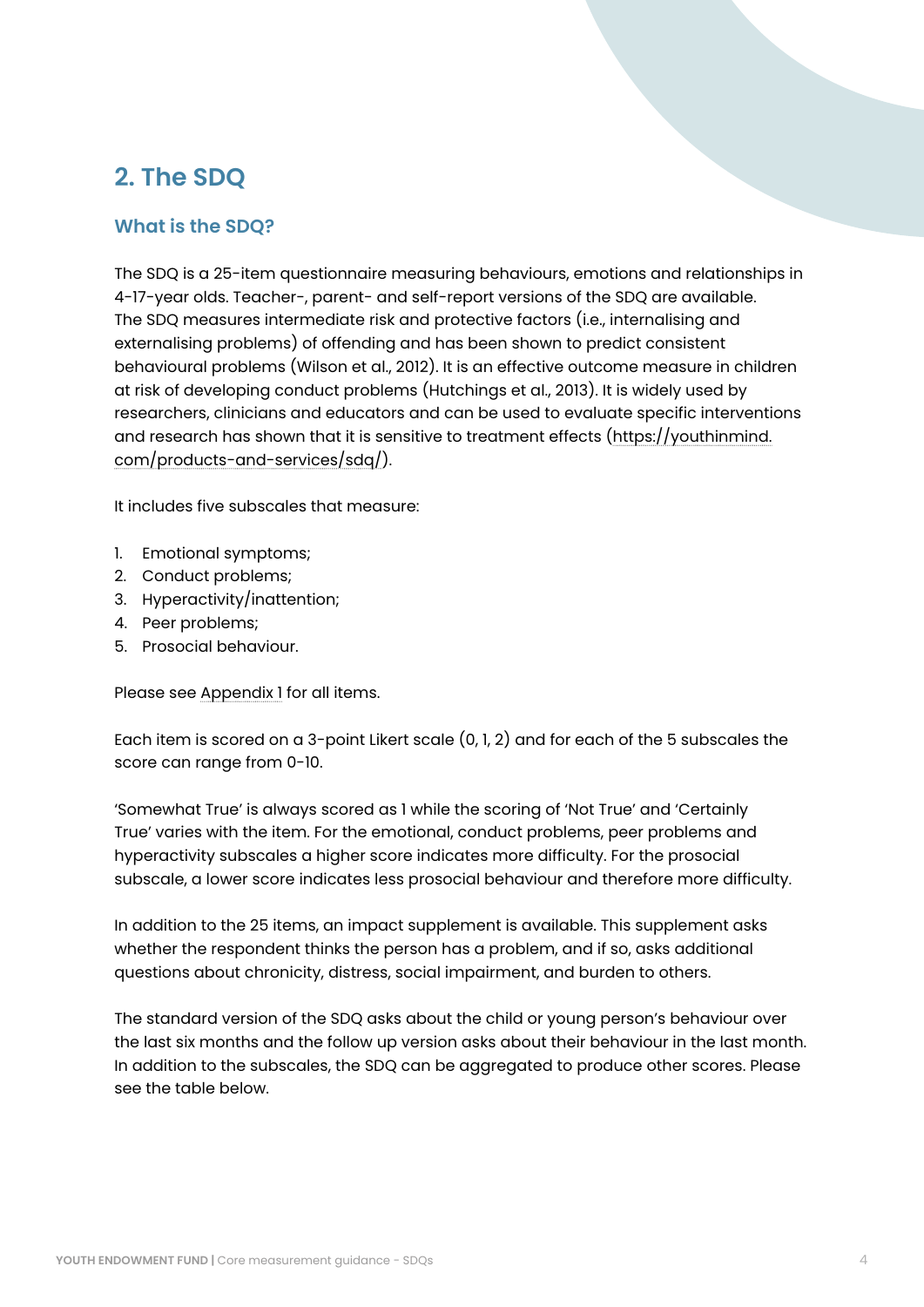#### **Table 1. SDQ scores**

| <b>Score</b>               | <b>Score generation</b>                                                                                                                                                                                                             |
|----------------------------|-------------------------------------------------------------------------------------------------------------------------------------------------------------------------------------------------------------------------------------|
| Total difficulties score   | Ranges from 0-40 and is generated by<br>summing scores from all the subscales,<br>except the prosocial subscale.                                                                                                                    |
| <b>Externalising score</b> | Ranges from 0-20 and is generated by<br>summing the scores of the conduct and<br>hyperactivity subscales.                                                                                                                           |
| Internalising score        | Ranges from 0-20 and is generated by<br>summing the emotional and peer prob-<br>lems subscales.                                                                                                                                     |
| Impact scores              | When using the impact supplement, the<br>items on overall distress and impairment<br>can be summed to generate an impact<br>score that ranges from 0-10 for parent-<br>and self-report versions and from 0-6 for<br>teacher report. |

## **Measurement properties of the SDQ**

The psychometric properties of a measure demonstrate its validity and reliability. All three versions of the SDQ (parent-, teacher- and self-report) show good psychometric properties, meaning that all three are an appropriate outcome measure for use. The psychometrics of the SDQ are rated as 4/5 stars [EEF's Spectrum Database](https://educationendowmentfoundation.org.uk/projects-and-evaluation/evaluating-projects/measuring-essential-skills/spectrum-database/strength-and-difficulties-questionnaire-parent-teacher-and-self-report-vers/) and the psychometrics of the parent and teacher versions are rated as 4/4 in a recent review of [measurement by EIF.](https://www.eif.org.uk/resource/measuring-parental-conflict-and-its-impact-on-child-outcomes)

### **Internal consistency**

Internal consistency is the degree to which items designed to measure the same outcome relate to one another (EIF, 2020).

|                                   | Teacher-report | <b>Parent-report</b> | Self-report   |  |
|-----------------------------------|----------------|----------------------|---------------|--|
| <b>Total SDQ score</b>            | 0.87           | $0.63 - 0.85$        | 0.80          |  |
| <b>Internalising</b>              | 0.80           | 0.73                 | 0.66          |  |
| <b>Externalising</b>              | 0.88           | 0.78                 | 0.76          |  |
| <b>Subscales</b><br>$0.70 - 0.88$ |                | $0.57 - 0.82$        | $0.41 - 0.66$ |  |
| Impact                            | 0.85           | 0.85                 | 0.81          |  |

### **Table 2. Internal consistency of the SDQ. Values are Cronbach's alpha**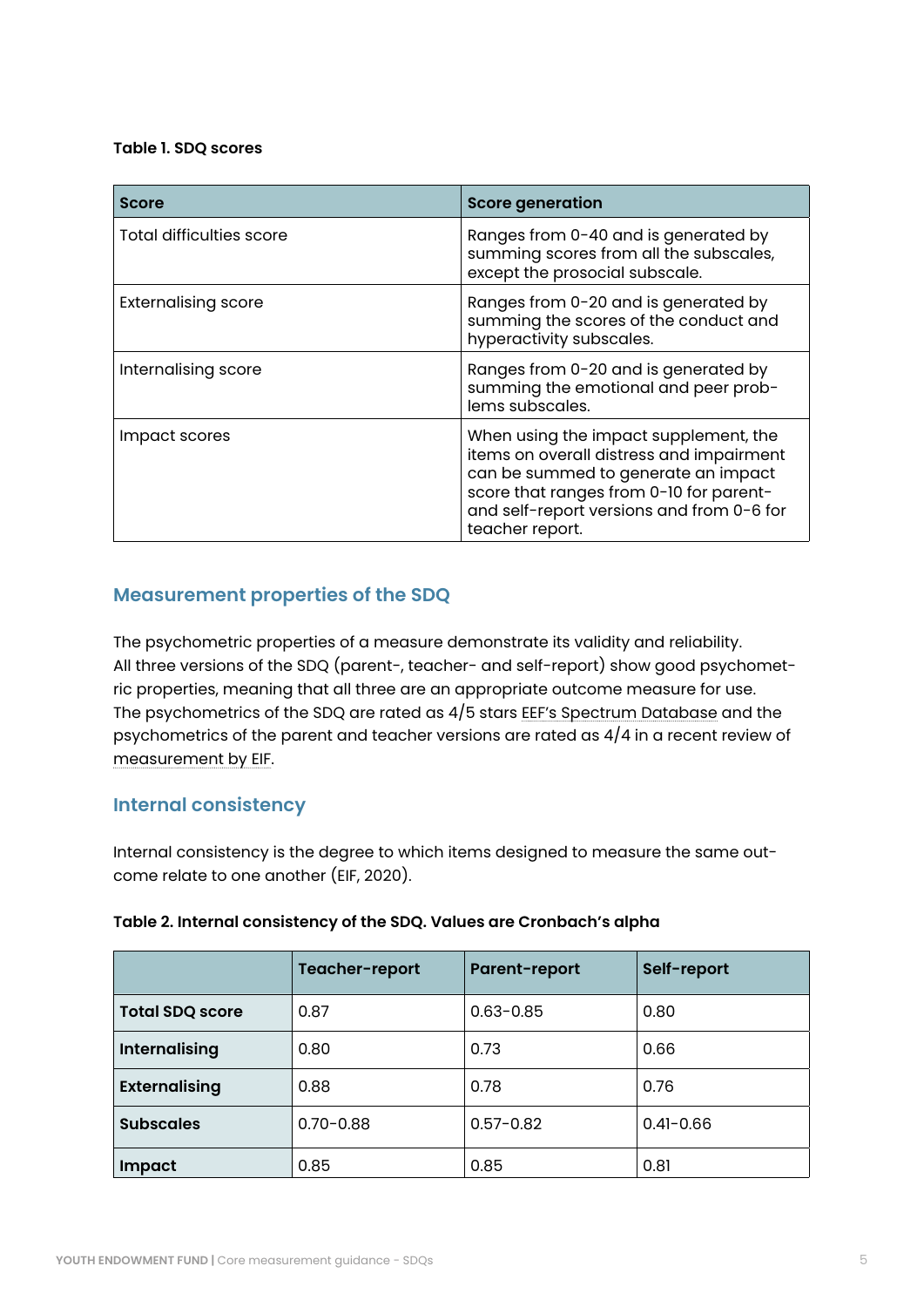For both the parent-report and self-report versions, the peer problems subscale has a Cronbach's alpha of <.60, this indicates that items are not sufficiently correlated with one another which can lead to issues with inconsistency.

#### Test-retest reliability and stability over 4-6 months

All three versions of the SDQ show good test-retest reliability and longer-term stability.

**Table 3. Test-retest reliability and stability over 4-6 months. From Achenbach et al (2008).** 

|                       | <b>Test-retest reliability</b> |        | Stability (4-6 months) |         |        |      |
|-----------------------|--------------------------------|--------|------------------------|---------|--------|------|
|                       | Teacher                        | Parent | Self                   | Teacher | Parent | Self |
| <b>Total</b><br>score | 0.74                           | 0.81   | 0.79                   | 0.80    | 0.72   | 0.62 |
| <b>Subscales</b>      | 0.73                           | 0.71   | 0.71                   | 0.73    | 0.64   | 0.56 |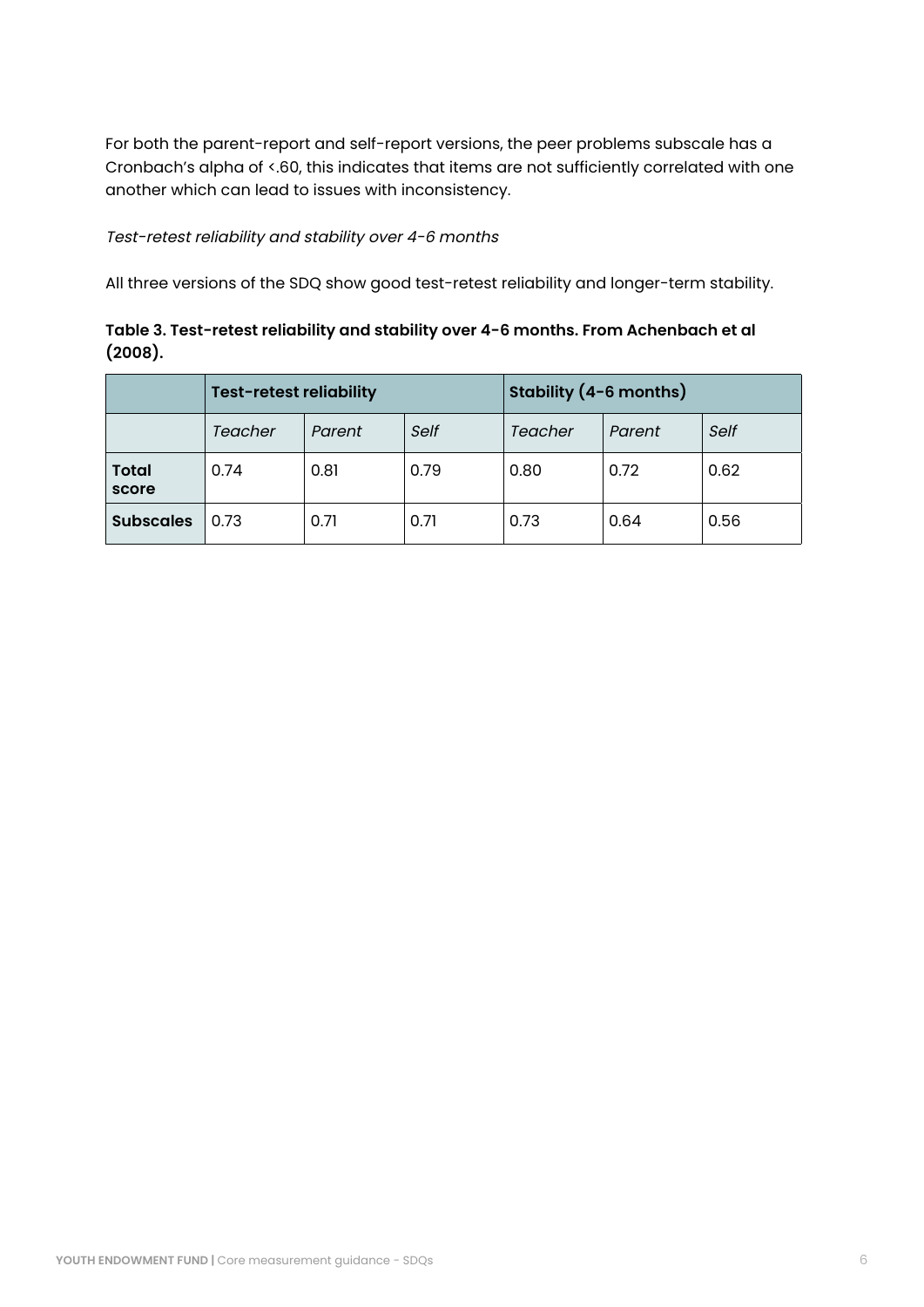## **3. Implementation of the SDQ**

### **Guidance for use**

### **Which version of the SDQ should be used? Teacher-, parent-, or self-report?**

- YEF does not have a preference for which version of the SDQ is used.
- It is for the Evaluator, in collaboration with the Grantee, to decide which version of the SDQ is most appropriate to use in any given evaluation.
- YEF would expect the Evaluator and Grantee to consider using the version that is likely to minimise bias (for example, through attrition or experimental effects) and burden and maximise data quality<sup>1</sup>.

### **With what age children and young people should the teacher-, parent- and selfreport be used?**

- The parent and teacher versions of the SDQ can be used when reporting on 4-17 year olds.
- The self-report version can be used in 11-17 year olds.
- Please note that the developers of the SDQ have advised that the suitability of the SDQ has more to do with developmental life stage than with chronological age.
	- For example, in their experience, the 11-17 year olds version is suitable for those up to 19 years old who are at a similar life stage.
	- Similarly, it may be suitable to use the 11-17 year old version with 10 year olds.

### **Which version of the SDQ should be used at pre-test and which should be used at posttest?**

- The standard version of the SDQ should be used at pre-test: this version asks the informant to reflect on the child or young person's behaviour in the last six months.
- The follow up version of the SDO should be used at post-test: this version asks the informant to reflect on the child or young person's behaviour in the last month.
	- The follow-up version includes two additional follow-up questions that are not scores but instead provide additional information
	- Please note that the default in the follow-up version is to refer to 'clinic visits' but this can be replaced with another type of intervention. The developers have advised that it would be possible to replace the word "clinic" with another type of intervention (such as program, group, intervention program, services, therapy etc).

<sup>1</sup> The Education Endowment Foundation's guide on the selection, use and interpretation of measures provides a useful overview of things to consider when choosing a respondent (p.11) as well as some useful tips on how to reduce the risk of bias during the administration of outcome measures (p.14-15)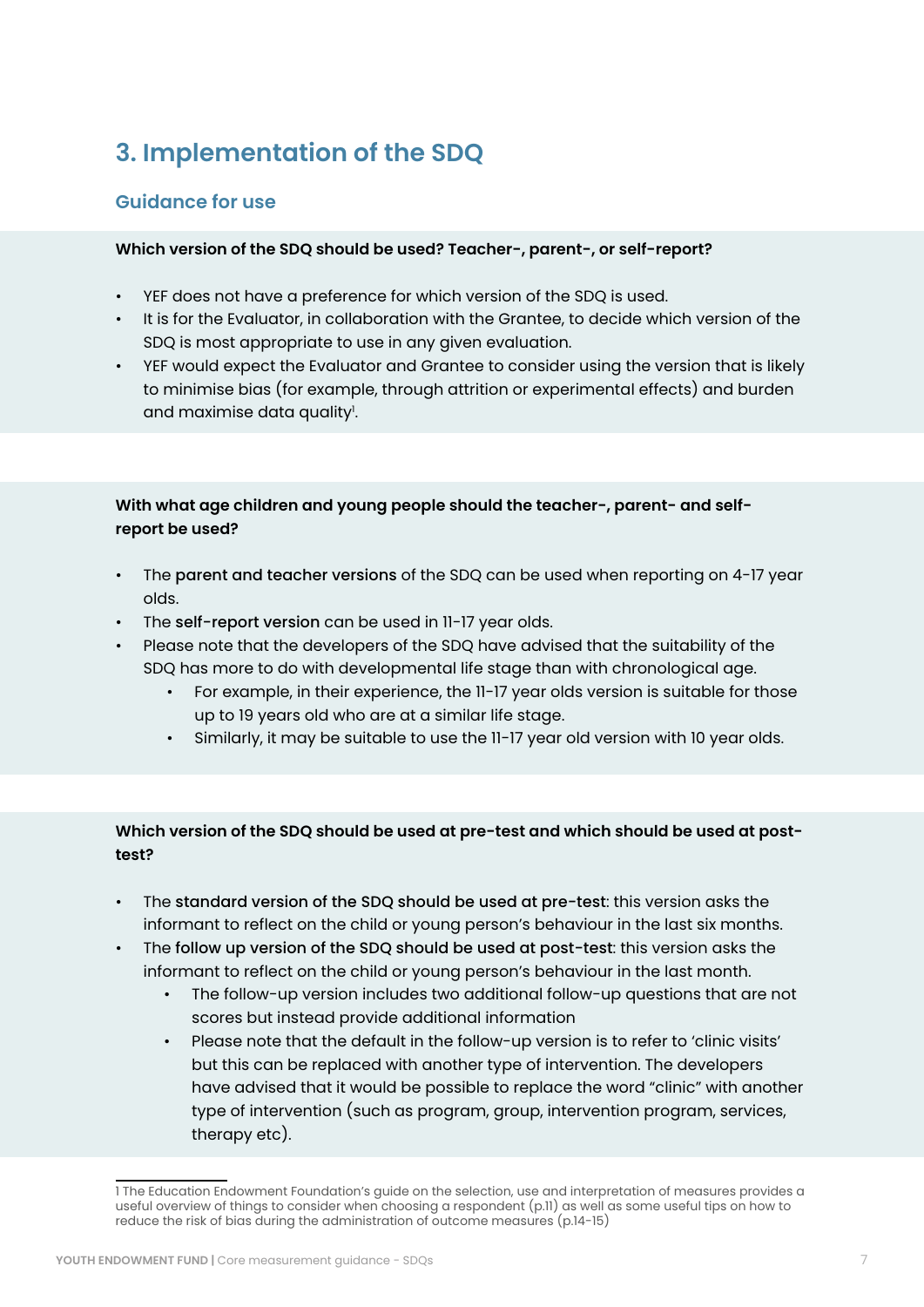### Should the impact supplement be collected?

- Wherever possible the impact supplement should be collected
- The impact supplement provides additional information on any difficulties a child or young person displays in emotions, concentration, behaviour or social relationships, including information on chronicity, distress, social impairment and burden to others.

### **Permissions of use**

#### **Paper version**

- The paper versions of the SDQ and the scoring criteria are free to download and can be manually scored.
- The SDQ, whether in English or in translation, are copyrighted documents that may not be modified in any way.
- The developers of the SDQ (Youth in Mind) recommend online scoring due to the level of errors that occur when scoring manually [\(https://admin.sdqscore.org/](https://admin.sdqscore.org/)).
- Online scoring using Youth in Mind's system has a fee of 20p per use
- YEF has agreed a discount with Youth in Mind for YEF evaluators who wish to administer paper SDQs and have their own scoring system: online scoring has a fee of 40p (plus VAT) per use. This should be accounted for in evaluation budgets if evaluators choose to use the paper version of the SDQ and their own online scoring system.
- Evaluators will need to communicate directly with Youth in Mind ([youthinmind@gmail.](mailto:youthinmind%40gmail.com?subject=) [com](mailto:youthinmind%40gmail.com?subject=)) to arrange payment. When doing so please quote that it's for work on a YEF evaluation to ensure the discount is granted.

#### **Online version**

- Users are not permitted to create and distribute electronic versions for any purpose without prior authorisation from Youth in Mind [\(youthinmind@gmail.com](mailto:youthinmind%40gmail.com?subject=)).
- Using the SDQ online has an authorisation and usage fee
- Evaluators looking to use an online version of the SDQ in evaluations should create their own version of the SDQ. YEF has agreed a discount with Youth in Mind for evaluators. The cost for YEF evaluators is:
	- £1000 authorisation fee (plus VAT; one off charge) this covers Youth In Mind's own costs and time working on reviewing the online version of the SDQ and possible modifications before authorisation of use
	- Usage fee of 40p per SDQ administered (plus VAT)
- Evaluators will need to communicate directly with Youth In Mind ([youthinmind@gmail.](mailto:youthinmind%40gmail.com?subject=) [com](mailto:youthinmind%40gmail.com?subject=)) to arrange authorisation of the online version and payment. When doing so please quote that it's for work on a YEF evaluation to ensure the discount is granted.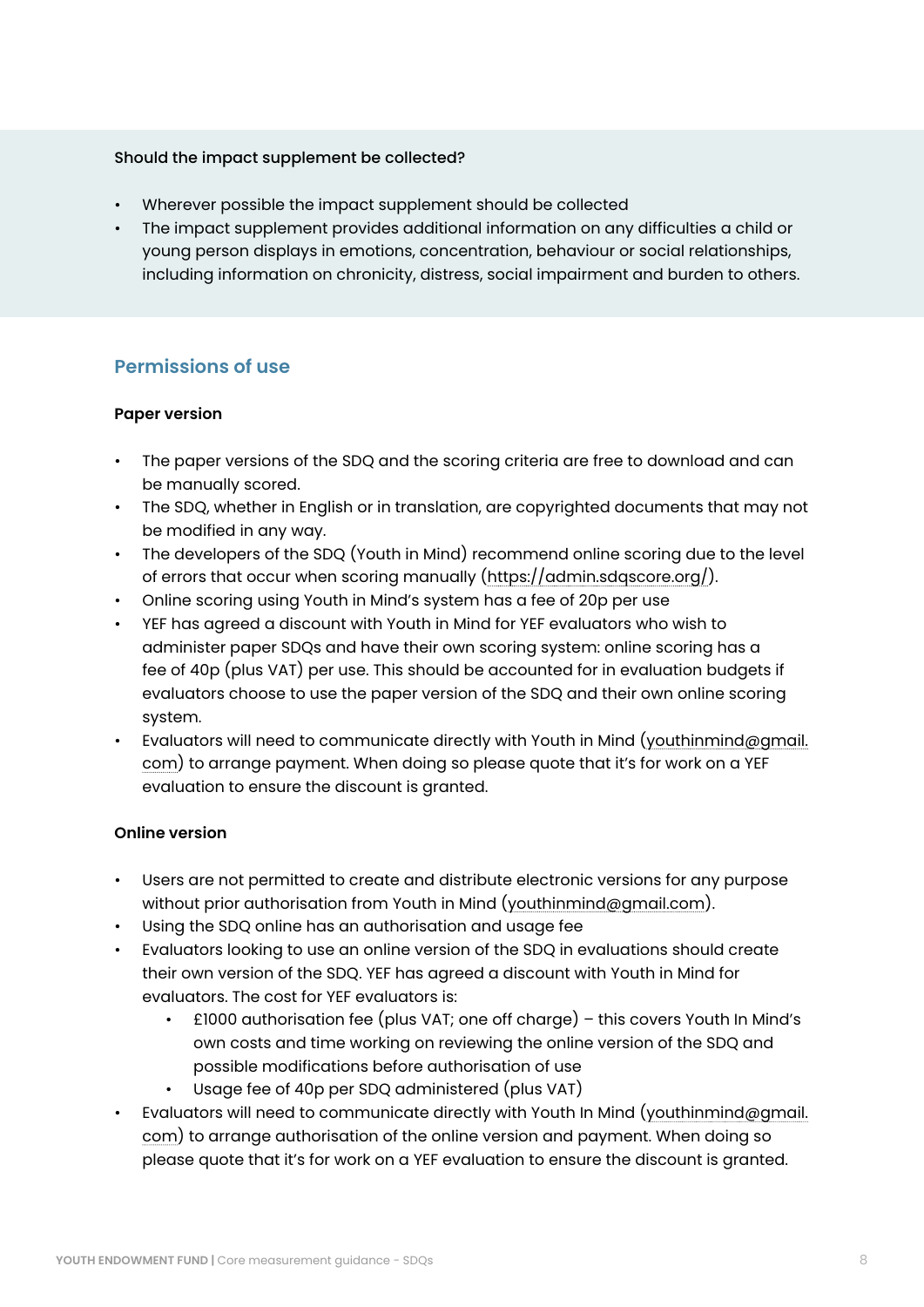- **• YEF will cover these costs**
	- For evaluators working on Launch Grant Round evaluations: please let your Evaluation Manager (EM) know that you are planning to use the online version of the SDQ and with how many participants. You should then invoice YEF at cost.
	- For all other YEF evaluations the cost of online SDQ should be included in your evaluation budget.

## **4. Scoring the SDQ**

Information regarding the manual scoring of the SDQ can be found [here](http://www.wltsa.org.uk/professional-development/research-development/wltsa-research/strengths-and-difficulties-questionaire-4-17-yrs-scoring/).

## **5. Aggregation, analysis and archiving of the SDQ**

The SDQ scores used in primary analyses should be decided upon following consultation with your evaluation manager, taking into account the project's theory of change<sup>2</sup>.

To maintain consistency and enable the comparison of results across YEF evaluations the total SDQ score, scores from the five individual subscales and the impact score should all be transferred to the YEF data archive at the end of the evaluation.

## **6. FAQs**

### **1. Can evaluators change the wording or the order of the items?**

No. The SDQ is a copyrighted document and it may not be modified in anyway (e.g., by changing the wording of questions, adding or deleting questions, altering the order in which items are captured from participants or administering only subsets of questions).

### **2. Where can evaluators find more information?**

<https://youthinmind.com/products-and-services/sdq/>

<sup>2</sup> For some YEF evaluations it may be appropriate to use the total SDQ score as the primary outcome, whereas for evaluations of other, more targeted projects, it may be more appropriate to use the conduct problems, or combined externalising problems score.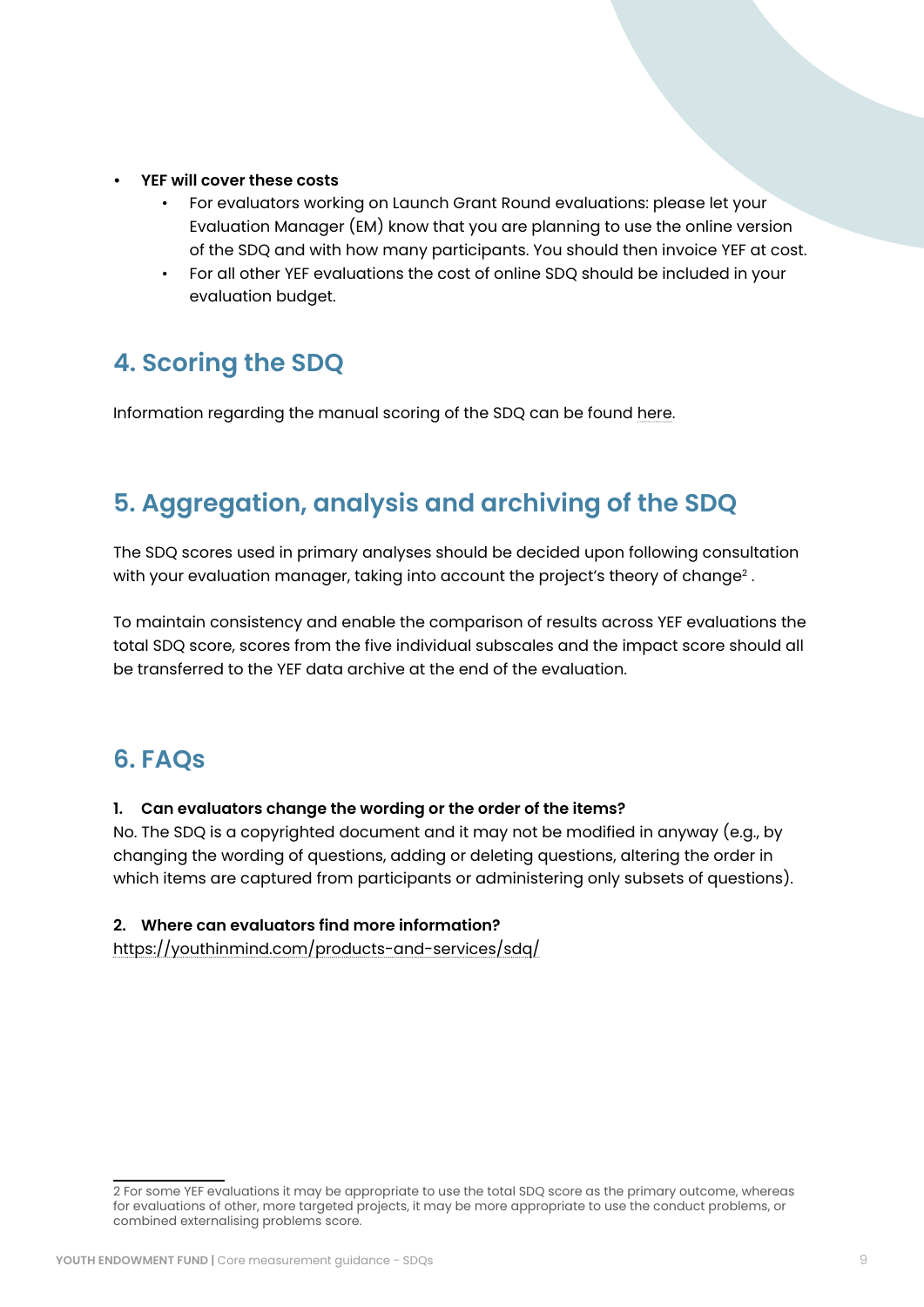## **7. References**

Achenbach, T. M., Becker, A., Döpfner, M., Heiervang, E., Roessner, V., Steinhausen, H. C., & Rothenberger, A. (2008). Multicultural assessment of child and adolescent psychopathology with ASEBA and SDQ instruments: research findings, applications, and future directions. *Journal of Child Psychology and Psychiatry, 49(3), 251-275.*

Goodman, R. (1997). The Strengths and Difficulties Questionnaire: A research note. *Journal of Child Psychology and Psychiatry, 38, 581–586.*

Hutchings, J., Martin-Forbes, P., Daley, D., & Williams, M. E. (2013). A randomized controlled trial of the impact of a teacher classroom management program on the classroom behavior of children with and without behavior problems. *Journal of School Psychology, 51(5), 571-585*. <http://dx.doi.org/10.1016/j.jsp.2013.08.001>

Pote, I., Ghiara, V,. Cooper, E., Stock, L. & McBride, T. (2020). Measuring parental conflict and its impact on child outcomes. Guidance on selecting and using valid reliable and practical measures to evaluate interventions. Retrieved from [https://www.eif.org.uk/](https://www.eif.org.uk/resource/measuring-parental-conflict-and-its-impact-on-child-outcomes) [resource/measuring-parental-conflict-and-its-impact-on-child-outcomes](https://www.eif.org.uk/resource/measuring-parental-conflict-and-its-impact-on-child-outcomes)

van Domburgh, L., Doreleijers, T. A., Geluk, C., & Vermeiren, R. (2011). Correlates of selfreported offending in children with a first police contact from distinct socio-demographic and ethnic groups. Child and adolescent psychiatry and mental health, 5(1), 22.

Wigelsworth et al. (2017). Social, Psychological, Emotional, Concepts of self, and Resilience outcomes: Understanding and Measurement (SPECTRUM). A brief guide to the selection use and interpretation of SPECTRUM measures. [https://educationendowmentfoundation.](https://educationendowmentfoundation.org.uk/public/files/Evaluation/SPECTRUM/V6_Guidance_document.pd) [org.uk/public/files/Evaluation/SPECTRUM/V6\\_Guidance\\_document.pdf](https://educationendowmentfoundation.org.uk/public/files/Evaluation/SPECTRUM/V6_Guidance_document.pd)

Wilson, P., Bradshaw, P., Tipping, S., Henderson, M., Der, G., & Minnis, H. (2012). What predicts persistent early conduct problems? Evidence from the Growing Up in Scotland cohort. *Journal of Epidemiology and Community Health, 67(1), 76–80.* [http://doi.org/10.1136/jech-](http://doi.org/10.1136/jech-2011-200856)[2011-200856](http://doi.org/10.1136/jech-2011-200856)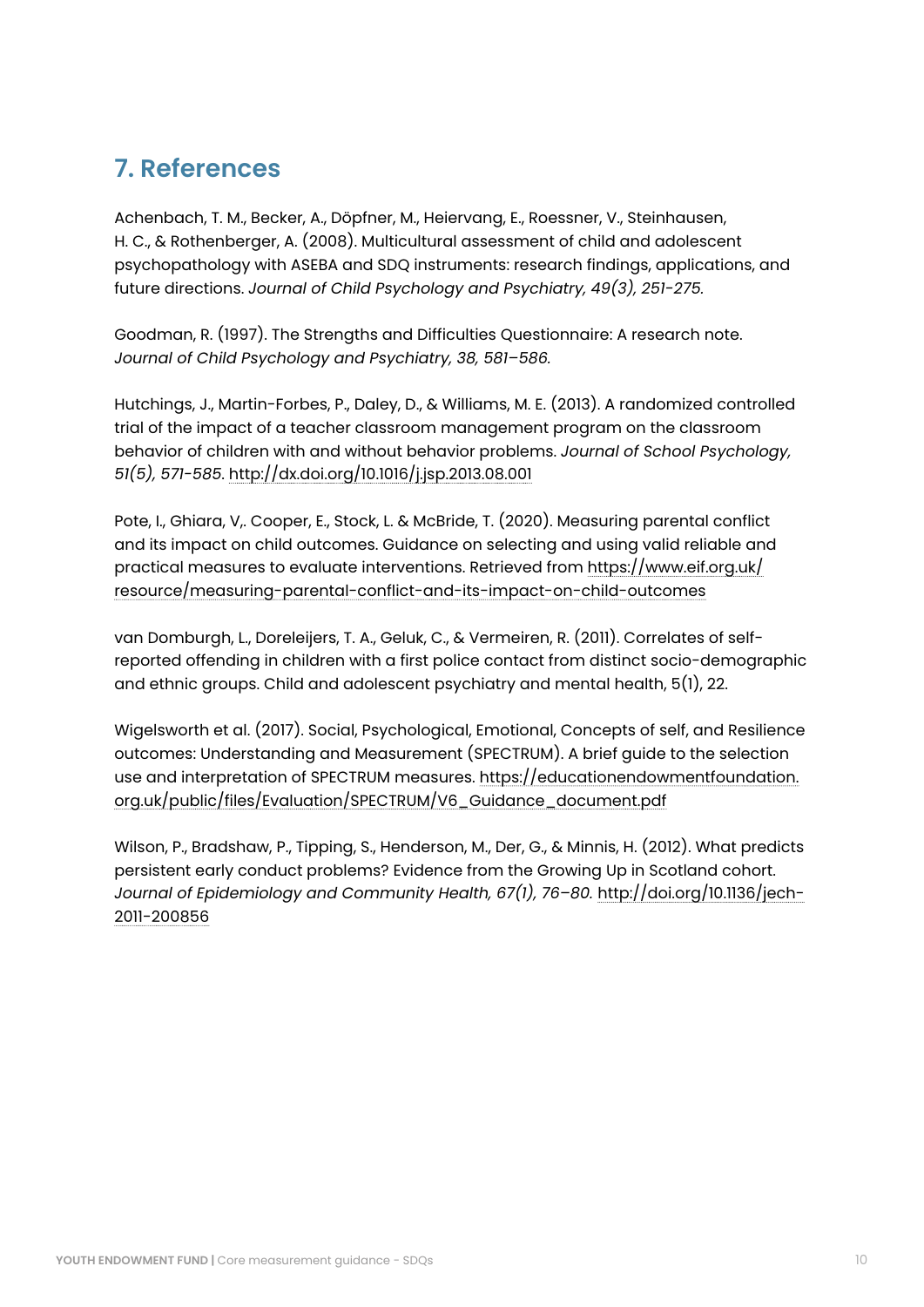## <span id="page-10-0"></span>**Appendix 1 – SDQ items**

The items are:

- 1. I try to be nice to other people. I care about their feelings
- 2. I am restless, I cannot stay still for long
- 3. I get a lot of headaches, stomach-aches or sickness
- 4. I usually share with others (food, games, pens etc.)
- 5. I get very angry and often lose my temper
- 6. I am usually on my own. I generally play alone or keep to myself
- 7. I usually do as I am told
- 8. I worry a lot
- 9. I am helpful if someone is hurt, upset or feeling ill
- 10. I am constantly fidgeting or squirming
- 11. I have one good friend or more
- 12. I fight a lot. I can make other people do what I want
- 13. I am often unhappy, down-hearted or tearful
- 14. Other people my age generally like me
- 15. I am easily distracted, I find it difficult to concentrate
- 16. I am nervous in new situations. I easily lose confidence
- 17. I am kind to younger children
- 18. I am often accused of lying or cheating
- 19. Other children or young people pick on me or bully me
- 20. I often volunteer to help others (parents, teachers, children)
- 21. I think before I do things
- 22. I take things that are not mine from home, school or elsewhere
- 23. I get on better with adults than with people my own age
- 24. I have many fears, I am easily scared
- 25. I finish the work I'm doing. My attention is good